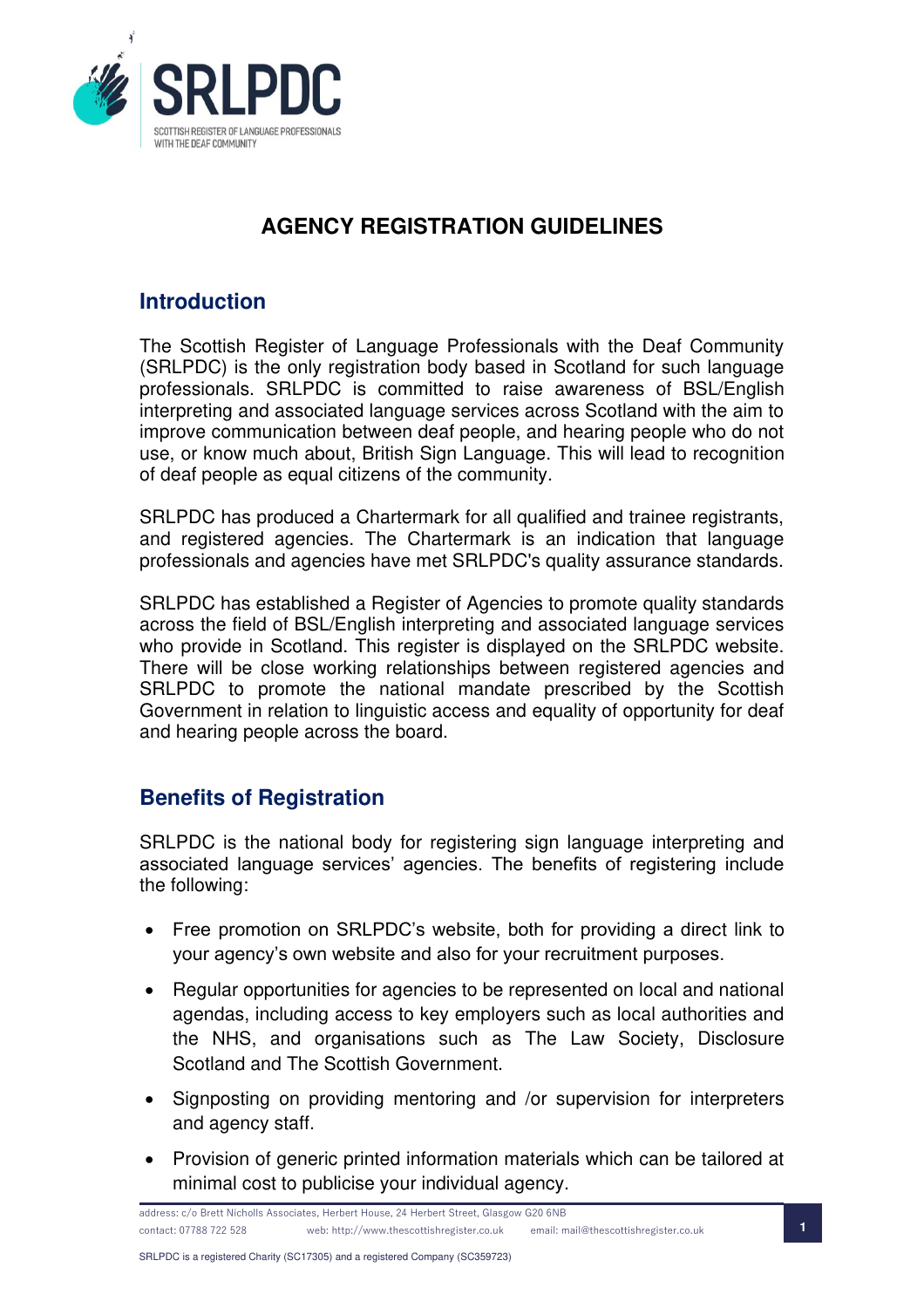

- Access to an information sharing forum, including gathering of statistics/data to identify changing need and trends to support your agency's workforce planning.
- Instant recognition of quality assurance for potential clients through display of the Chartermark.

SRLPDC welcomes requests from agencies to feed back to the Registrar and Board of Trustees, particularly in response to developments around the local or national agenda. However, additional opportunities for shared feedback can also be arranged wherever possible, e.g. to coincide with national meetings and events to maximise attendance and input.

At request, an e-group can be established allowing representatives from each registered agency to contribute to discussion. SRLPDC is keen to use such an e-group to seek the experiences of registered agencies so as to speed up consultations and decision making processes which have consequence for agencies' practice.

## **Information required**

### **Your Agency Contact Details**

The details that you give us in the first section of the registration form are how they will appear on the SRLPDC Register of Agencies and on all publications relating to the register, including the "Search the Register" section of the website.

Submission of your application indicates your consent for the information provided to be shared on our website.

It is helpful in terms of planning and the national agenda to know whether your agency comes from the voluntary sector, private sector and from local authority services, plus details of any current Service Level Agreements (SLA's) you might have. SRLPDC will not contact any of your service level partners regarding your agreement without your prior consent.

### **About Your Staff**

All practitioner staff must be registered, either with SRLPDC, or NRCPD/ RBSLI.

Some agencies choose to pay the SRLPDC registration fees for their staff but this is not a requirement of registration. All your staff must be members of the Protecting Vulnerable Groups Scheme (PVG Scheme) via Disclosure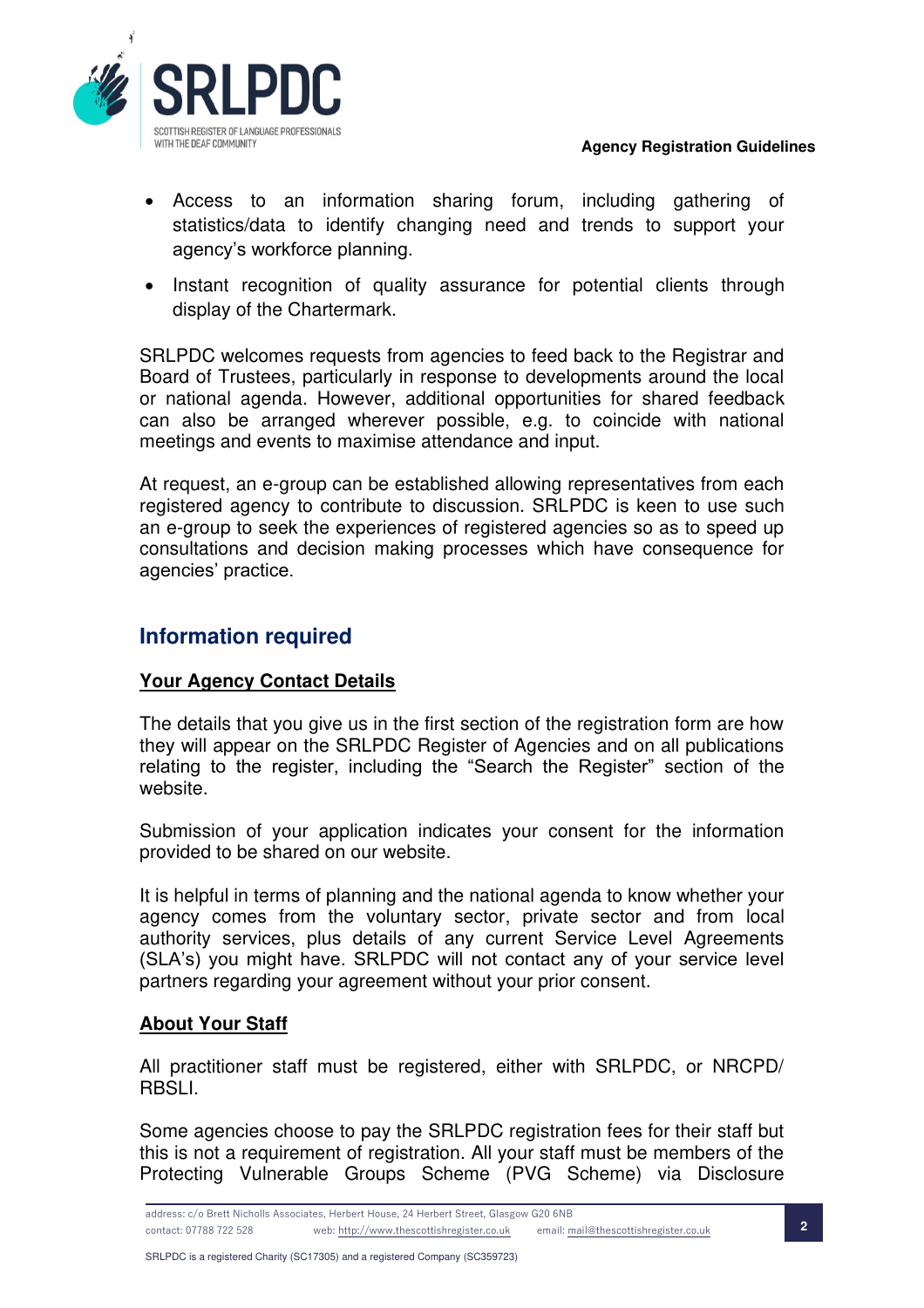

Scotland or the DBS equivalent. It is the responsibility of your agency to ensure that student interpreters/ practitioners and other members of staff who are not registrants of SRLPDC, have up to date PVG membership.

SRLPDC registered agencies may only subcontract work to registered language professionals (SRLPDC, NRCPD, RBSLI). It is the responsibility of the agency to ensure that all subcontracted practitioners hold current professional ID, PVG Scheme membership (or DBS equivalent) and Professional Indemnity Insurance, and to record their ID numbers.

It is anticipated that staff responsible for allocating work will have suitable skills, knowledge and understanding of the field of BSL/English interpreting/ language service provision to be able to do so in an informed way.

## **Criteria for Registration**

To be eligible for full registration, your agency must be able to provide documented evidence of the criteria in the shaded boxes below.

| Area                       | <b>Essential</b>                                                                                                                                                                                                                                        | <b>Desirable</b>                                                                                 |  |
|----------------------------|---------------------------------------------------------------------------------------------------------------------------------------------------------------------------------------------------------------------------------------------------------|--------------------------------------------------------------------------------------------------|--|
| <b>Policy</b>              | <b>Complaints Process</b><br><b>Equal Opportunities Statement</b><br>$\bullet$<br><b>Employers Liability Insurance</b><br>$\bullet$<br>Practitioner<br>Deployment<br>(incl)<br>specific<br>health<br>setting<br>and<br>safety)                          | Recruitment<br>A2W statement                                                                     |  |
| <b>Staffing</b>            | with<br>Only<br>works<br>registered<br>$\bullet$<br>employed<br>freelance<br><b>or</b><br>practitioners<br>All practitioner staff are SRLPDC<br>$\bullet$<br>NRCPD or RBSLI registrants<br>Deaf Awareness Training for all<br>$\bullet$<br>agency staff | Training<br><b>Plans</b><br>for<br>all<br>agency staff                                           |  |
| User<br><b>Involvement</b> | Record<br>of<br>complaints<br>and<br>actions resulting<br>Accessible contact provision for<br>$\bullet$<br>all potential users (e.g. SMS text,<br>Skype, Zoom, Glide, Facetime or<br>webcam etc.)<br>Key documents in accessible<br>format on request   | of<br>Evidence<br>planned<br>formal user involvement,<br>including evaluation of the<br>service. |  |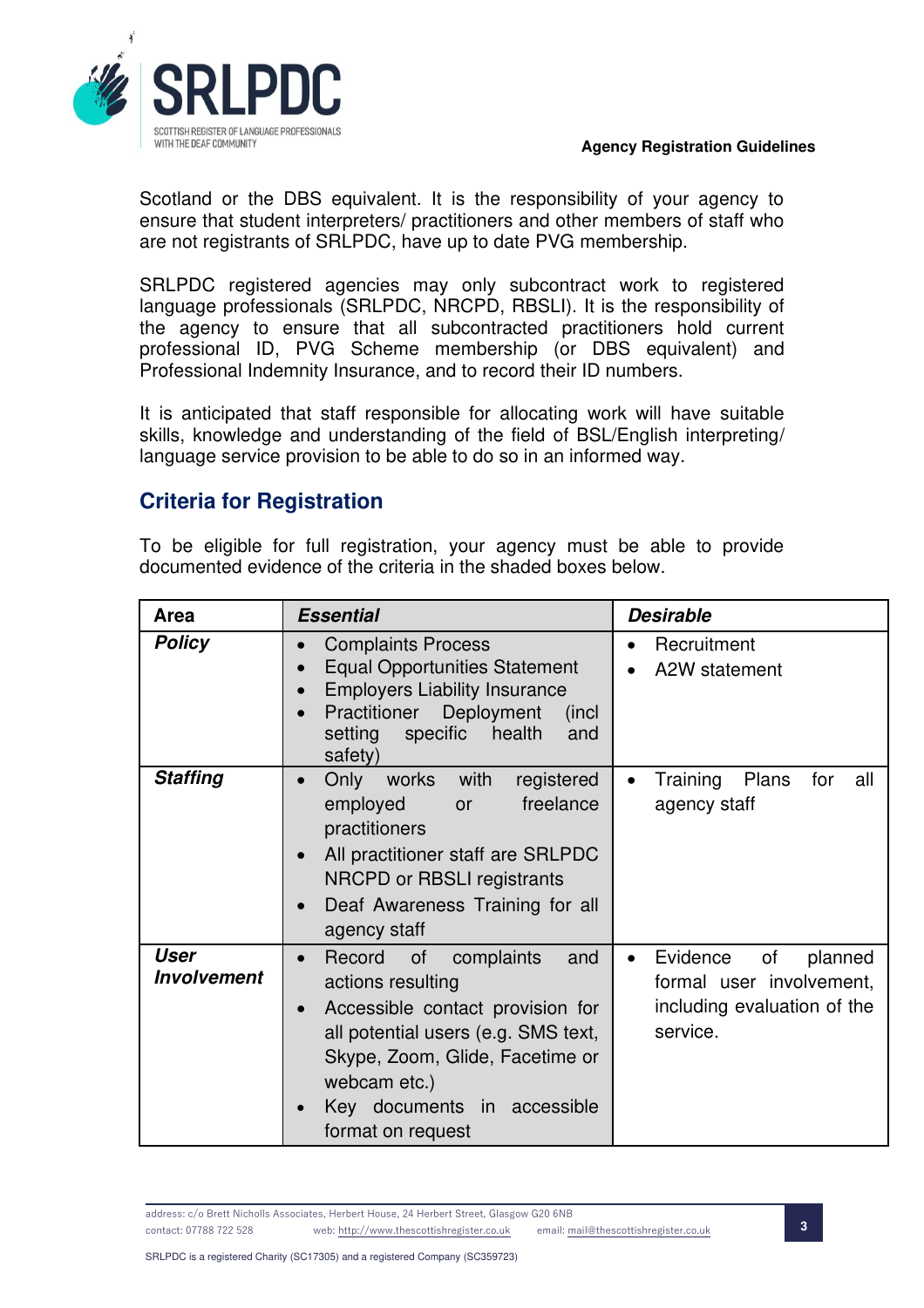

| <b>SRLPDC</b> | Adherence to the SRLPDC Agency        |           | Evidence of adherence to      |
|---------------|---------------------------------------|-----------|-------------------------------|
| standards     | guidelines                            |           | Safety<br>Health<br>&         |
|               | Commitment to CDP requirements        |           | requirements                  |
|               | All practitioner staff members of the | $\bullet$ | Evidenced<br>examples<br>ot o |
|               | PVG Scheme (or DBS equivalent)        |           | support for CPD & study       |
|               | Professional<br>by<br>covered<br>and  |           | leave                         |
|               | Indemnity Insurance                   |           | Chartermark                   |

All registered agencies must meet the criteria outlined in the "essential" areas above, and are expected to attain the desirable criteria within 24 months of registration.

All registered agencies will be expected to provide evidence of this documentation at each review visit.

Any Agency that is found to have falsified any part of the registration form will be immediately removed from the register.

## **Review Process**

SRLPDC will contact all registered agencies for a review meeting each year. New agencies will be invited to a preliminary welcome meeting within the first 2 months of registration.

Before a review meeting, SRLPDC will write to the agencies to agree a date and to request copies of documentation be available on the day.

During a review meeting, the agency will be expected to provide documented evidence of the policies and documents required for SRLPDC registration. The meeting will include discussions covering issues such as complaints, achievements and CPD. The visit will be written up and the report kept on file by SRLPDC and copied to the agency. Any report would not be shared with any other party without the agency's prior consent.

### **Agencies working towards registration**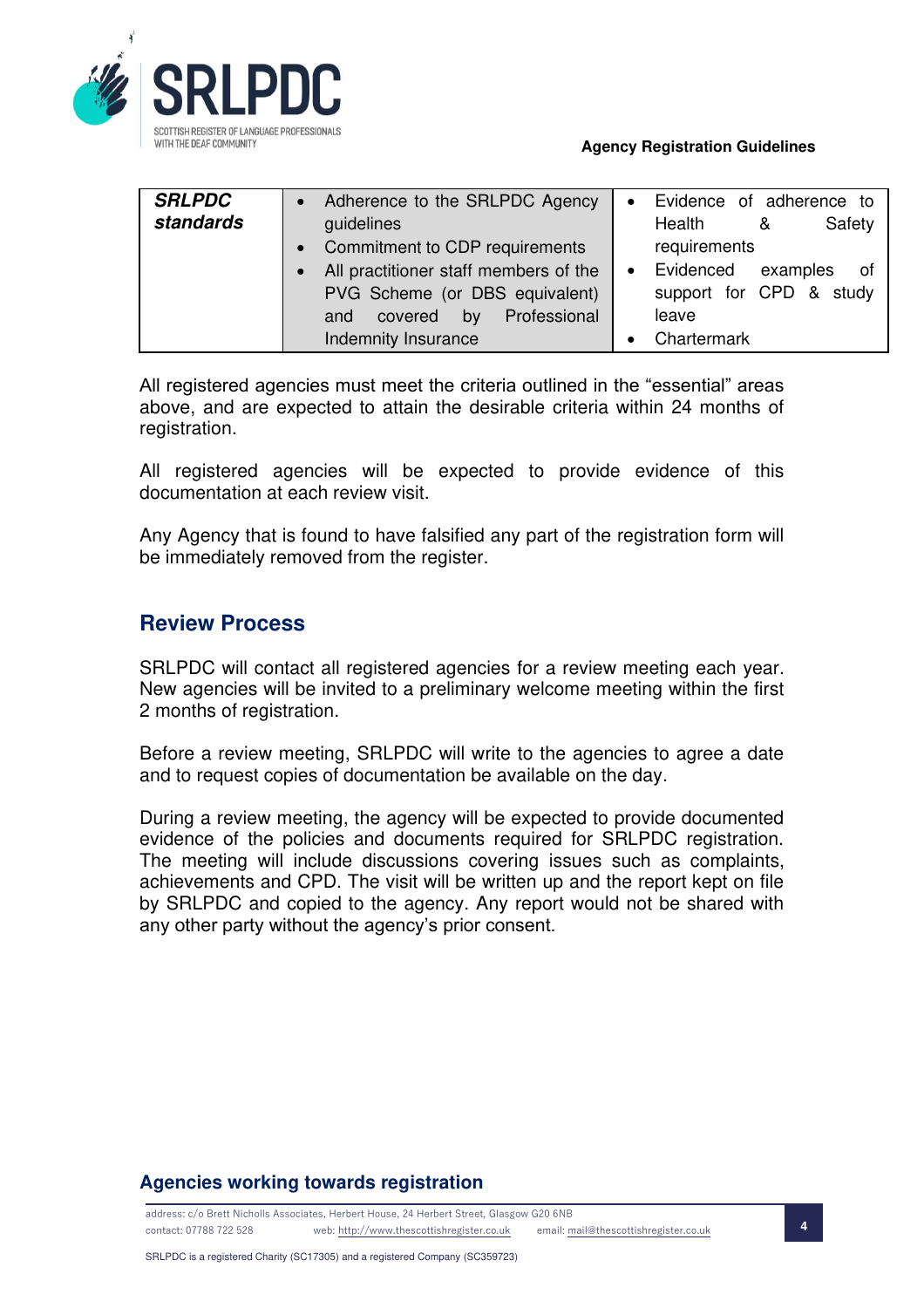

Agencies that are not yet able to meet the criteria for full registration may meet with The Registrar and discuss the actions required by the agency to become eligible for full registration. These actions will form a timed plan over 12 – 18 months. SRLPDC will request an update from the agency every 6 months, over the time of the action plan.

Agencies that successfully meet the targets in the agreed timeframe will then be eligible for registration.

**Agencies working towards registration are not permitted to use the SRLPDC Chartermark nor refer to themselves as a registered agency.** 

### **Failure to comply with SRLPDC standards**

Repeated or significant failure to comply with the SRLPDC standards and policy will result in an agency being removed from the register. Sanctions may occur as a result of a complaint against an agency being investigated and upheld, or as a result of a SRLPDC agency meeting.

Sanction may involve an agency being removed from the register.

In other, less serious, instances, SRLPDC will agree a timed action plan with the agency in order to support them to reach the required standards.

## **Registration process**

When SRLPDC receives your application for agency registration, we will process the application and send you confirmation of your registration status and a registration information pack. You can usually expect to hear from us within 4 weeks of your application. Registered agencies will be sent an electronic version of the SRLPDC Chartermark, together for instructions on how it should be displayed.

Please see the agency registration form for details of registration fees.

## **SRLPDC chartermark**

All registered agencies should display the SRLPDC Chartermark on all external communications to include the agency headed paper, business cards, promotional materials such as leaflets and adverts. A formal certificate is provided for display within your agency's office(s).